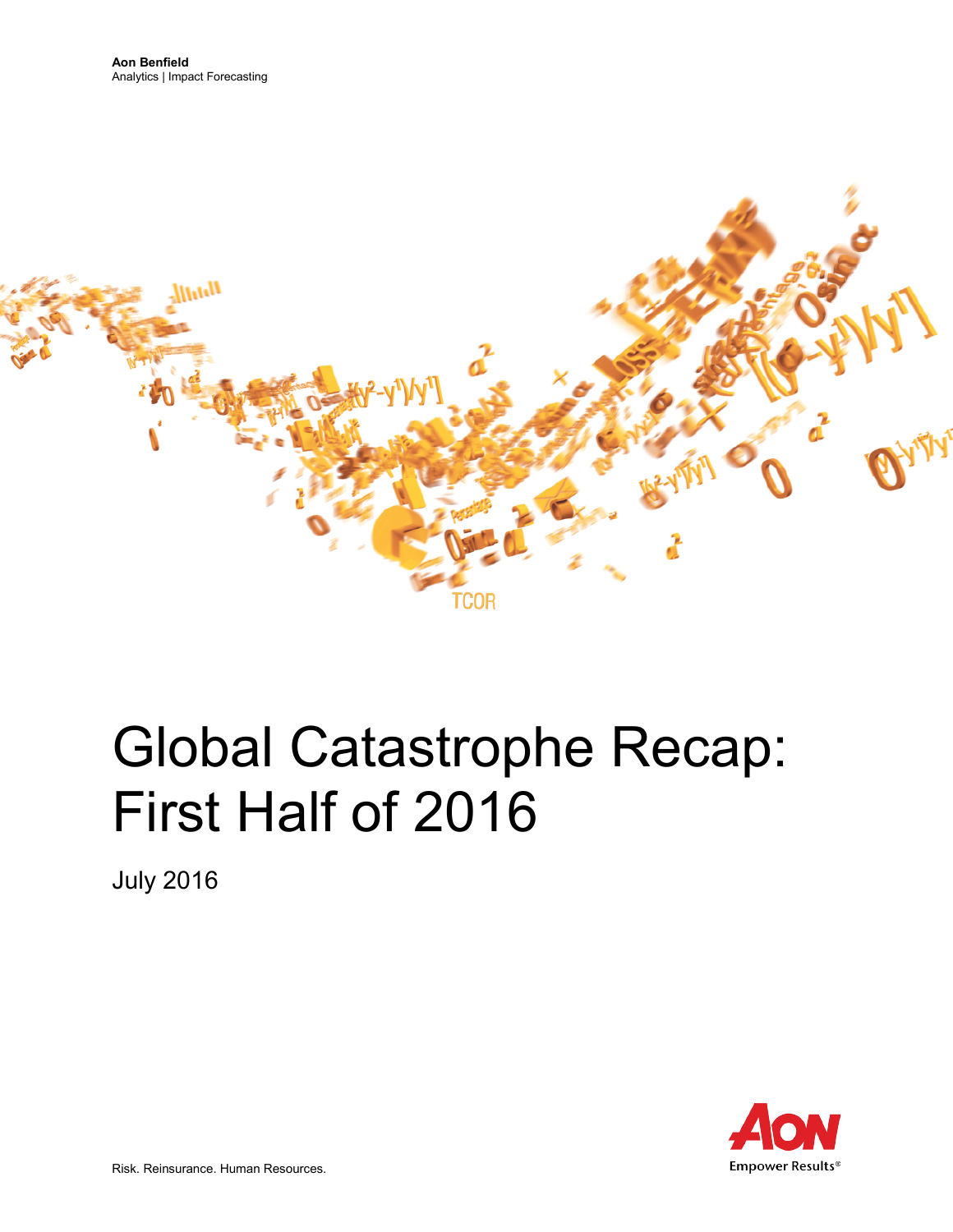# Table of Contents

| Overview                                          | 3 |
|---------------------------------------------------|---|
| <b>Economic Losses</b>                            | 4 |
| Notable Multi-Billion Dollar Economic Loss Events | 5 |
| <b>Insured Losses</b>                             | 6 |
| <b>Billion-Dollar Insured Loss Events</b>         | 7 |
| <b>Contact Information</b>                        | 8 |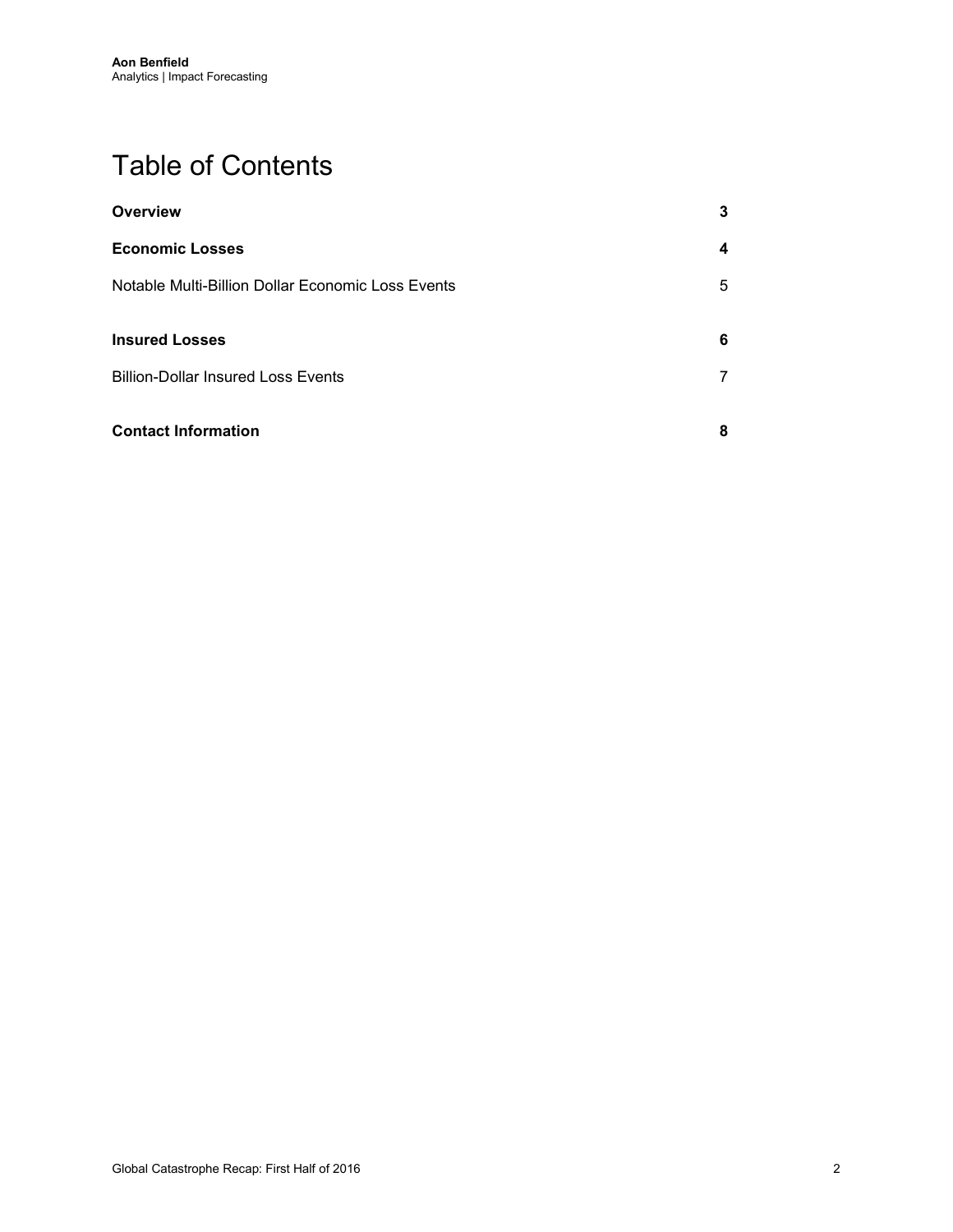# <span id="page-2-0"></span>**Overview**

Global natural disaster losses during the first half of 2016 from both an economic and insured loss perspective were each above their 16-year (2000-2015) averages but slightly below the more recent 10-year (2006-2015) averages. As seen in Exhibit 1, economic losses were estimated at USD98 billion (down 13 percent from the 10-year average of USD112 billion and up 17 percent from the 16-year average of USD84 billion) and insured losses were USD30 billion (down 3 percent from the 10-year average of USD31 billion and up 27 percent from the 16-year average of USD24 billion). Each total is considered preliminary and subject to change. The overall economic and insured costs during the first two quarters of 2016 were each at their highest levels since 2011.

Given an extreme outlier year of losses during 2011, conducting median analysis provides a different and more accurate depiction of disaster losses in recent years. This analysis shows that 2016 first half natural disaster losses were 100 percent above the 2000-2015 median on an economic basis (USD49 billion) and 54 percent higher on an insured loss basis (USD19 billion).





Source: Aon Benfield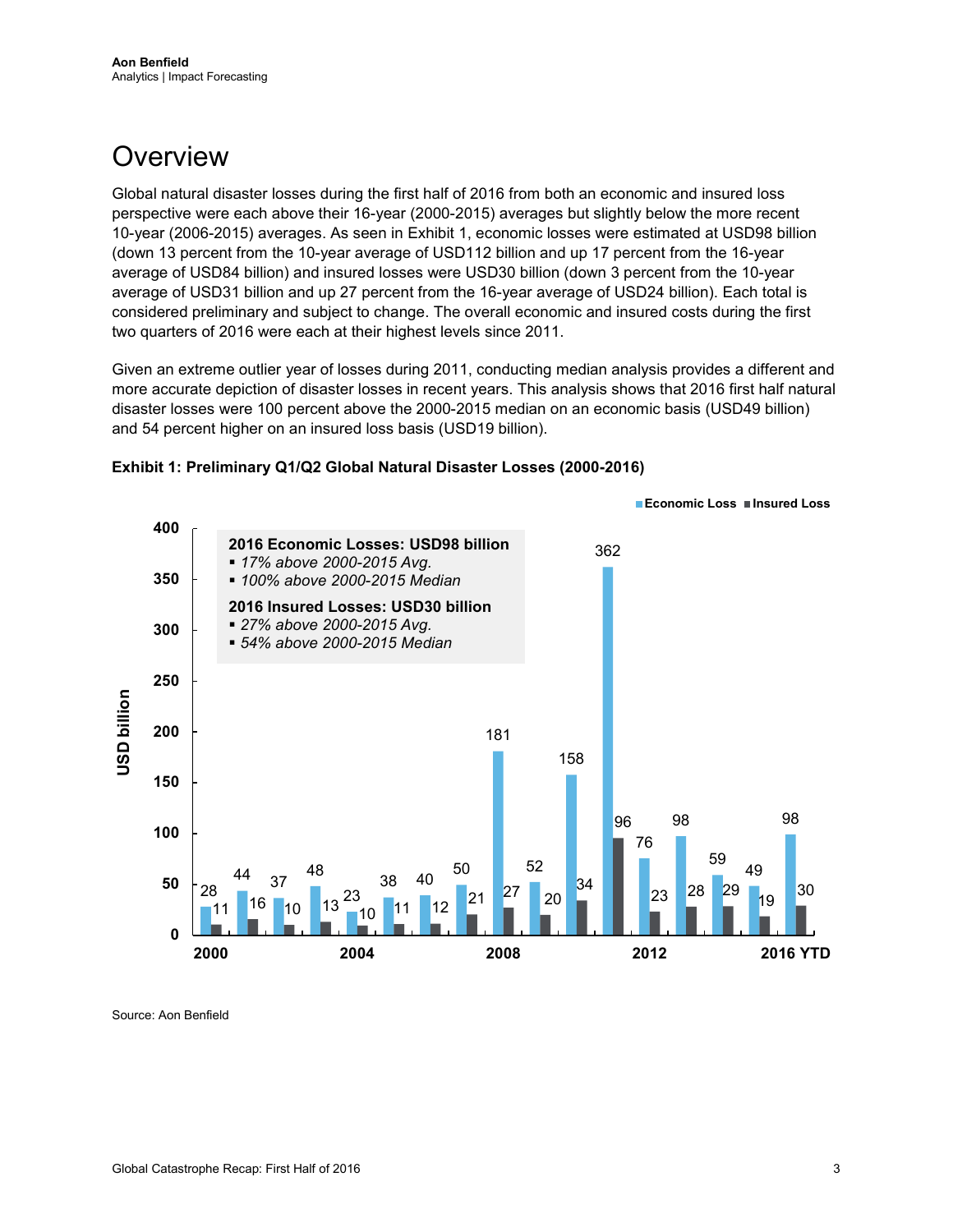The earthquake peril was the costliest disaster type during 1H 2016 on an economic basis (USD34 billion), comprising 30 percent of the loss total. Most of this loss was attributed to two powerful earthquakes that struck Japan's Kumamoto region on April 14 and April 16. On the insurance side, the severe convective storm (SCS) peril was the costliest (USD12.3 billion), comprising 42 percent of the loss total. Most of the insurable losses were attributed to major thunderstorm events that prompted widespread hail, damaging straight-line winds, and tornadoes in the United States. The U.S. state of Texas alone recorded roughly 55 percent of all insured SCS losses.

The first-half percentage of global economic losses in 2016 that were covered by insurance (including both private insurers and government-sponsored programs) was 30 percent, which is slightly above both the near-term 10-year and 2000-2015 averages of 28 percent. The slightly higher percentage between the economic and insured loss is indicative of a greater majority of the disaster losses occurring in regions with higher insurance penetration. It additionally suggests that insurance take-up rates continue to grow in areas beyond the United States—notably in parts of Asia-Pacific (APAC) and the Americas.

A large portion of the insured losses during 1H 2016 were sustained in the United States, with the country representing 47 percent of global losses sustained by public and private insurance entities. A series of significant severe weather outbreaks across central and eastern sections of the country led the way for losses. Most of the claims were filed given a substantial volume of hail claims. The state of Texas was particularly impacted, with major metropolitan areas such as Dallas-Fort Worth and San Antonio sustaining the brunt of noteworthy SCS events. Asia-Pacific (APAC) was second with 23 percent of the insured loss. EMEA (Europe, Middle East & Africa) was third with 16 percent, and the Americas had 14 percent. 2011 remains the record holder for all-time first-half losses at USD96 billion (2016 USD).

# <span id="page-3-0"></span>Economic Losses

From an economic loss standpoint, the costliest natural disaster during the first half of 2016 was the combination of two major earthquakes that struck Japan's Kumamoto region on April 14 (M6.2) and April 16 (M7.0). Damage to residential and commercial properties was extensive, with Japan's Fire and Disaster Management Agency noting that nearly 160,000 structures had been damaged or destroyed. Additional costs resulting from damaged infrastructure and business interruption was also considerable. Total damage and reconstruction costs throughout the impacted areas were estimated at roughly USD30 billion, though the Japanese government indicated that final costs could reach as high as USD42 billion.

Additional noteworthy events included major flooding along the Yangtze River basin in China during the late spring and summer months. The ongoing event has caused an estimated USD22 billion in economic damage—with large portion of these losses occurring in Q3. Also, severe floods led to significant impacts in parts of France and Germany during late May and early June. The floods caused an estimated USD5.5 billion in overall economic damage. In Canada, the Horse Creek Fire caused catastrophic damage in the Fort McMurray region in May. The fire destroyed roughly 15 percent of the city and led to considerable business interruption. The overall direct economic impact was expected to approach USD5.0 billion once all attributable losses are realized. It became the costliest disaster in Canadian history.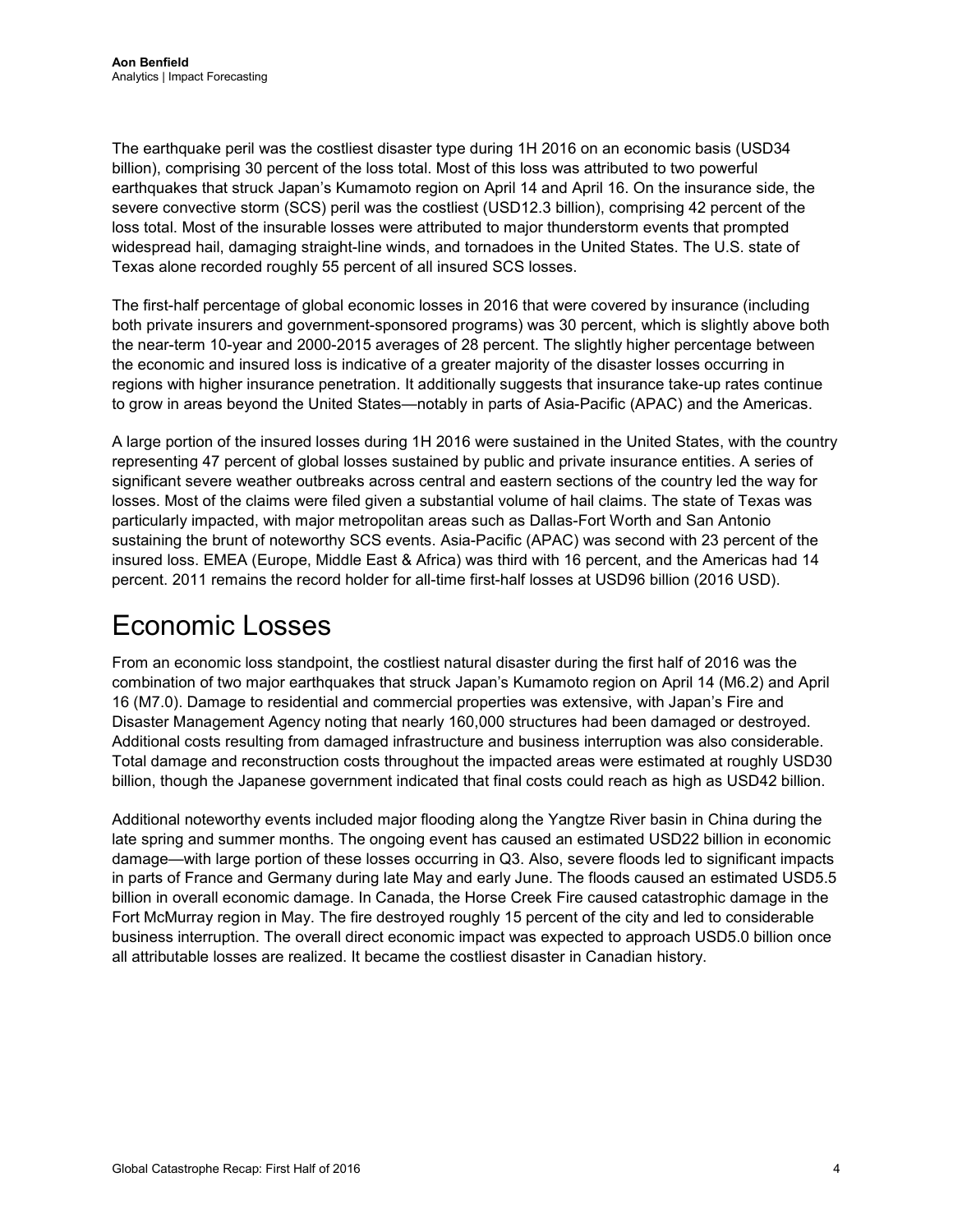There were at least 22 separate billion-dollar events in 1H 2016—including at least 20 that were weatherrelated events. The billion-dollar events were led by the U.S. (9), APAC (7), Americas (3), and EMEA (3).

### <span id="page-4-0"></span>Notable Multi-Billion Dollar Economic Loss Events

| <b>Date</b>         | Event          | Location                          | <b>Deaths</b> | Economic Loss <sup>1</sup><br>(USD) |
|---------------------|----------------|-----------------------------------|---------------|-------------------------------------|
| April 14 & 16, 2016 | Earthquake(s)  | Japan                             | 75            | 30 billion                          |
| Summer 2016         | Flooding       | China                             | 330           | 22 billion $2$                      |
| May/June 2016       | Flooding       | France, Germany, Belgium, Austria | 17            | 5.5 billion                         |
| May 2016            | Wildfire       | Canada                            | 0             | 5.0 billion                         |
| April 10-15, 2016   | Severe Weather | United States                     |               | 3.8 billion                         |
| April 16, 2016      | Earthquake     | Ecuador                           | 670           | 3.3 billion                         |

1 Totals subject to change

2 Significant portion of the loss has occurred in July 2016 (Q3); only Q1/Q2 losses included in this report

Exhibit 2 provides a breakdown of first-half global economic losses by region, and also a comparison of losses dating to 2006 on both a mean and median basis. In 1H 2016, APAC sustained the highest level of economic losses (USD55 billion), with the United States second at USD22 billion. EMEA incurred economic losses at USD11 billion and the Americas noted losses at USD10 billion.

Economic losses were up 100 percent from 2015 (USD49 billion) and up 51 percent from 2014 (USD59 billion). The losses were up more substantially on a median basis in APAC and the Americas.



#### **Exhibit 2: First Half Economic Losses by Region (2006-2016)**

Source: Aon Benfield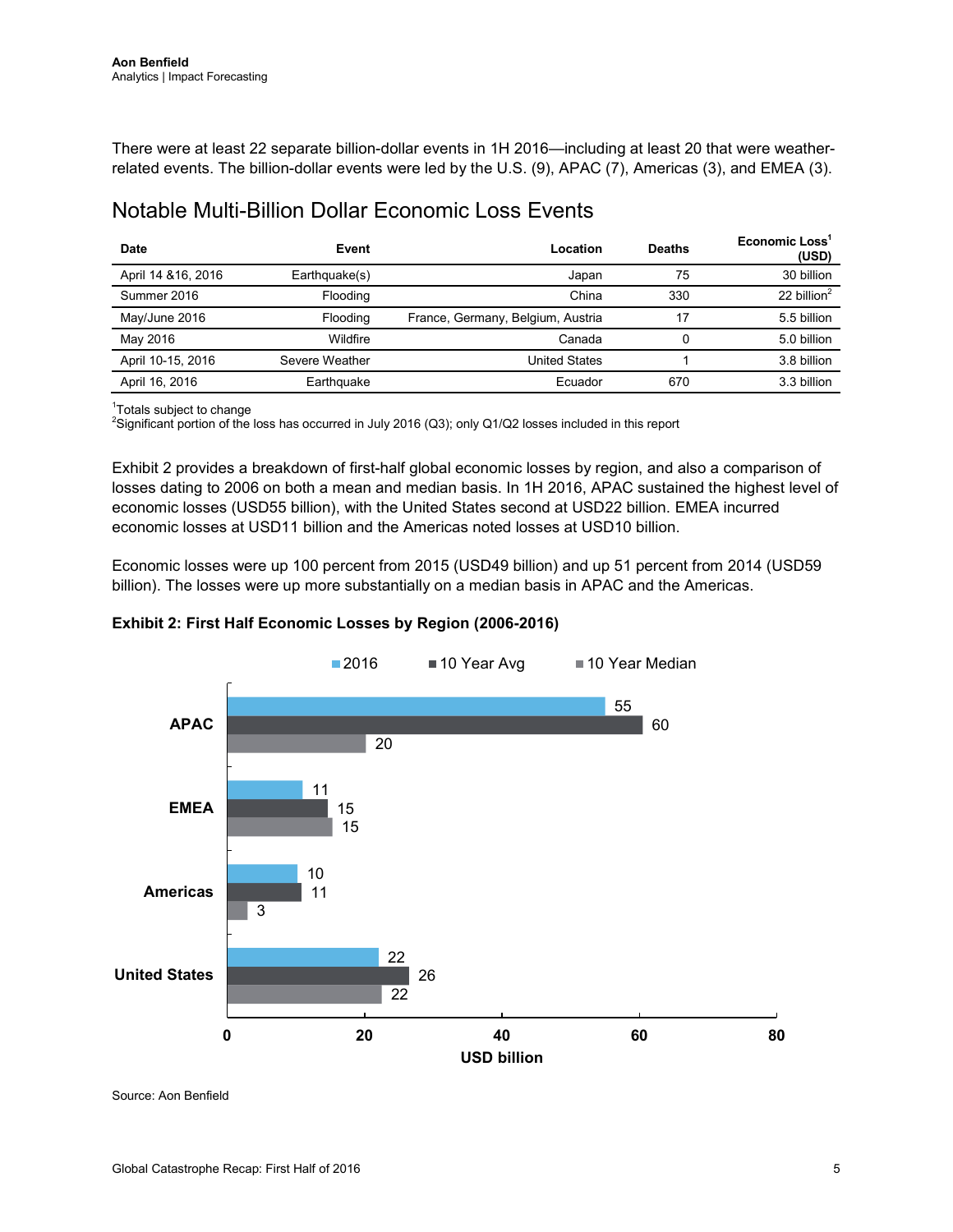### <span id="page-5-0"></span>Insured Losses

Public and private insurers endured an elevated level of losses—USD30 billion—during the first half of 2016. This is 60 percent higher from the approximately USD19 billion sustained in 2015 and 5 percent higher than the nearly USD29 billion in 2014. The costliest event during 1H 2016 was the Kumamoto Earthquake foreshock and main shock in Japan during the month of April. Total insured losses—including losses incurred due to physical damage and business interruption—were expected to exceed USD5.0 billion. Other major insured loss events included the late May and early June flooding and severe weather in Europe (USD3.4 billion), the Fort McMurray wildfire (USD3.2 billion), and the April 10-15 severe convective storm outbreak in the central United States (USD3.2 billion). All of the estimates are subject to revision as losses are further developed.

It is worth noting that the third quarter has historically been the costliest for the insurance industry, which is typically driven by the peak of the Atlantic Hurricane Season. With the likely transition from El Niño to La Niña during the second half of 2016, there is a chance that hurricane frequency could be higher than seen in recent years. An analysis conducted in the 2015 Annual Global Climate and Catastrophe Report determined that catastrophe losses on an economic (+75 percent) and insured (+76 percent) basis have been historically much higher during La Niña years versus El Niño years since 1980.

Exhibit 3 provides a breakdown of first-half global insured losses by region, and also a comparison of losses dating to 2006 on both a mean and median basis. In 1H 2016, the United States sustained the highest level of insurable losses (USD14 billion), with APAC second at nearly USD7.0 billion. The Americas (USD5.0 billion) and EMEA (USD4.0 billion) were close behind. The aggregated USD30 billion was only the third occurrence on record that first quarter and second quarter losses reached that threshold—even after adjusting for inflation to today's dollars.



#### **Exhibit 3: First Half Insured Losses by Region (2006-2016)**

Source: Aon Benfield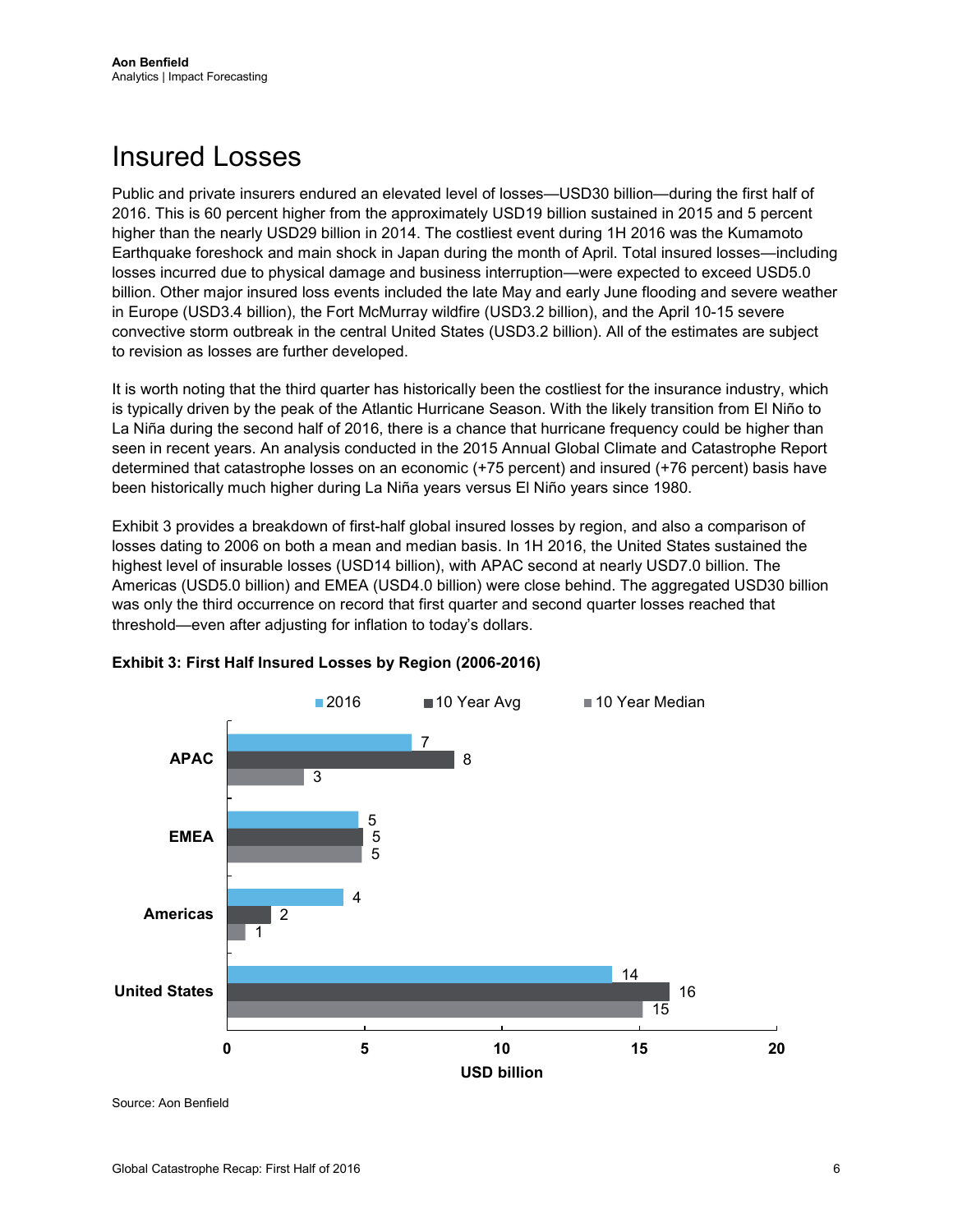### <span id="page-6-0"></span>Billion-Dollar Insured Loss Events

Globally, there were at least six individual billion-dollar insured events (five of which were weatherrelated) during the first two quarters of the year. Four of the events crossed the multi-billion dollar loss threshold (USD2.0 billion or greater). As mentioned previously, the costliest event for the industry during 1H 2016 was the series of April earthquakes in Japan's Kumamoto prefecture (USD5.0 billion). However, Storm Elvira in Europe, the wildfire event in the Canadian province of Alberta, and the series of major hailstorms in Texas from April 10-15 were also significant with losses exceeding USD3.0 billion.

When looking further at the first-half data, there were at least 14 events that minimally cost insurers USD500 million. Of those 14, eight were recorded in the United States and all were severe convective storm or flood-related.

The table below lists the billion-dollar insured loss events for 1H 2016. These loss totals, which include those sustained by public and private insurance entities, are preliminary and subject to change.

| <b>Date</b>         | Event          | Location                          | <b>Deaths</b> | <b>Insured Loss</b><br>(USD) |
|---------------------|----------------|-----------------------------------|---------------|------------------------------|
| April 14 & 16, 2016 | Earthquake(s)  | Japan                             | 75            | 5.0 billion                  |
| May/June 2016       | Flooding       | France, Germany, Belgium, Austria | 17            | 3.4 billion                  |
| May 2016            | Wildfire       | Canada                            |               | 3.2 billion                  |
| April 10-15, 2016   | Severe Weather | United States                     |               | 3.2 billion                  |
| March 22-25, 2016   | Severe Weather | United States                     | 0             | 1.5 billion                  |
| April 15-19, 2016   | SCS/Flood      | United States                     | 9             | 1.0 billion                  |

<sup>1</sup>Totals subject to change

# Additional Comments

For a more detailed analysis of 2016 natural disaster events or any previous editions of the Annual Global Climate and Catastrophe Report, please see Aon Benfield's monthly Global Catastrophe Recap series, which can be found at the link below:

<http://thoughtleadership.aonbenfield.com/Pages/home.aspx?reportcategory=impact%20forecasting>

For additional historical natural disaster loss data and other climatological information, please visit Aon Benfield's Catastrophe Insight website: [www.aonbenfield.com/catastropheinsight](http://www.aonbenfield.com/catastropheinsight)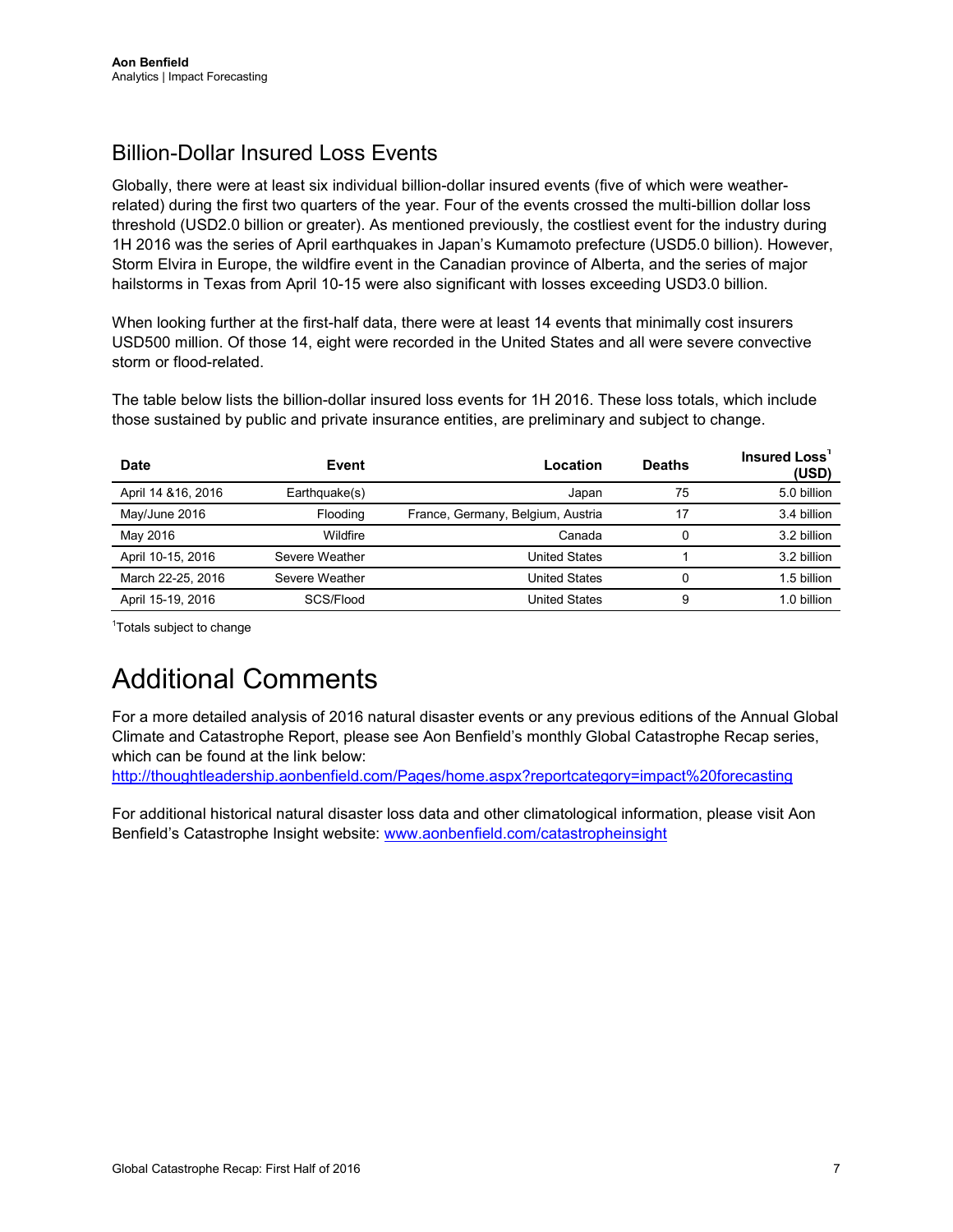# <span id="page-7-0"></span>Contact Information

#### **Adam Podlaha**

Head of Impact Forecasting Aon Benfield Analytics Impact Forecasting +44 (0) 20 7522 3820 [adam.podlaha@aonbenfield.com](mailto:adam.podlaha@aonbenfield.com)

#### **Steve Bowen**

Director (Meteorologist) Aon Benfield Analytics Impact Forecasting +1.312.381.5883 [steven.bowen@aonbenfield.com](mailto:steven.bowen@aonbenfield.com)

#### **Claire Darbinyan**

Senior Analyst (Meteorologist) Aon Benfield Analytics Impact Forecasting +65 6645 0110 [claire.darbinyan@aonbenfield.com](mailto:claire.darbinyan@aonbenfield.com)